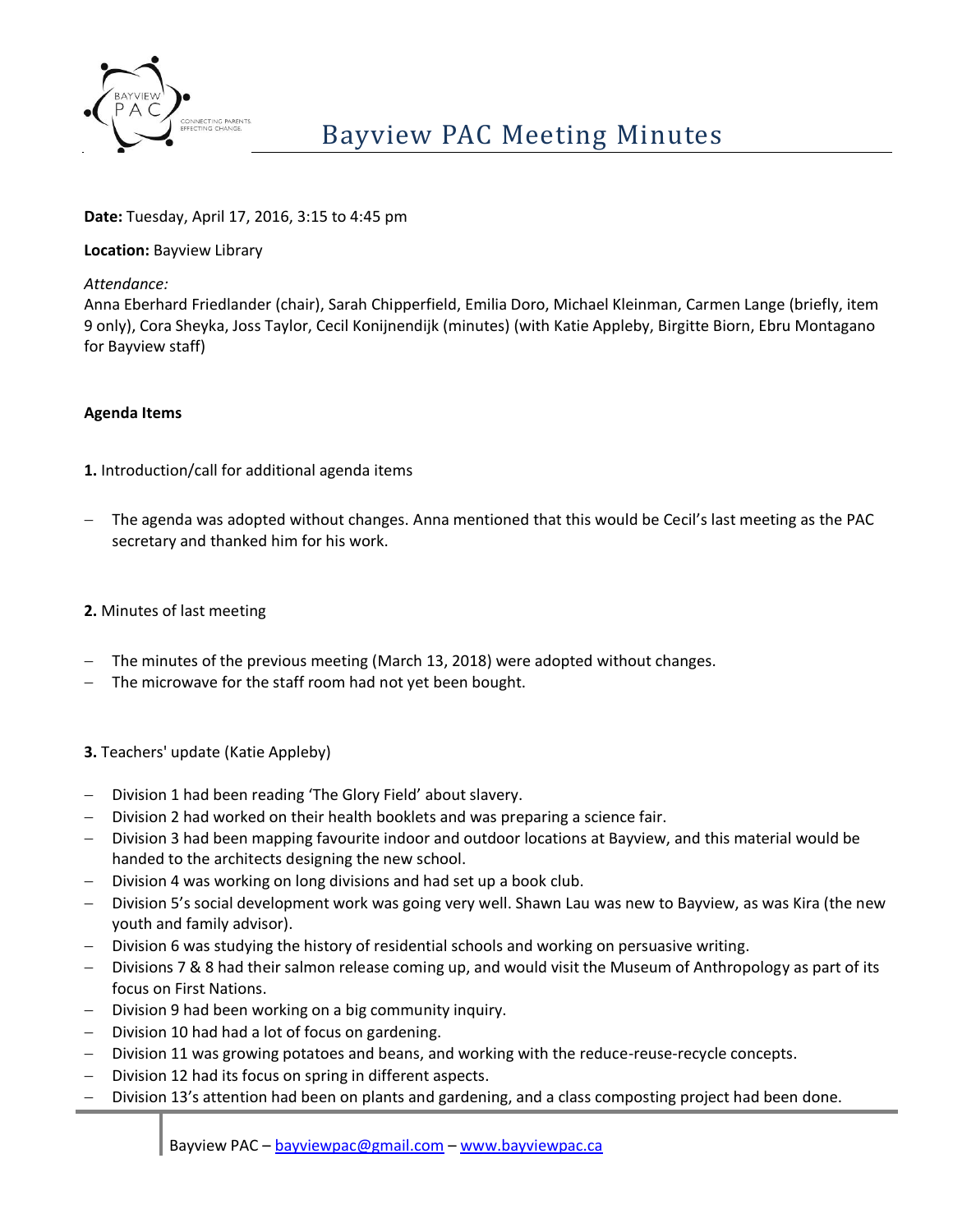

# $\mathsf{Bayview}\$  Bayview PAC Meeting Minutes

- The Resource Team reported that it has been a really good year so far, with good progress in reading and writing skills.
- The teachers would have a 'lunch and learn' the following week on the use of online resources for science and social studies.

# **4.** Principal's update: Birgitte Biorn

- The Sports Day on May 17<sup>th</sup> would be held in 'family teams' with students from all grades in each team. The 7<sup>th</sup> graders would be responsible for the different stations, while the  $6<sup>th</sup>$  graders would lead the teams. Venue of the sports day would be McBride Park and (possibly) Bayview.
- Enrolment was rather steady at about 270, with approx.. 38 new kindergarten kids.
- The Crazy Hat & Hair Day has been a huge success.
- Not many people had yet responded to the general satisfaction survey sent out to students and parents of grades 4 and 7.
- The Volunteer Tea would be held on May  $10^{th}$ , after the assembly.
- Welcome to kindergarten would be on May  $4<sup>th</sup>$ . The 'ready-set-learn' event had been a success, with 20 parents and 30 student participating. In the future, these events would perhaps be combined.
- The needs assessment for the annual SSAL allocation was being developed, as a basis for funding for full-time support for children with special needs.
- The PAC would perhaps be asked to financially support the performance of a music group from Paraguay called 'The Landfill Harmonic' (who play on instruments recovered from waste).
- There was about \$2000 of PAC-funding left in the school account, which would be used first before new funding was allocated.

# **5.** Budget Update: Joss Taylor and Emilia Doro

- At the time of the meeting, the PAC had \$65,741.59 in its regular account, and \$ 11,858.15 in its gaming account.
- Fundraising: the Purdy's chocolate sale had raised \$377.61 and popcorn revenues from the past three weeks had been \$260. Parents' Night Out at the Blenheim had raised \$208 dollar, and had been very popular. Anna would investigate a similar event before the summer vacation, potentially at another venue.
- The need for building up a reserve fund for the seismic upgrade was discussed. Fundraising should start with an overall initial target of \$100,000 in mind, for e.g., purchasing furniture and other equipment, carpets, technology, playground equipment.
- **6.** Seismic update: Anna Friedlander (for Tanya Kyi)
- Some of the teachers and parent representatives had toured the Crosstown Elementary School the previous day to see a new school and discuss architectural options. The visit had been positive and inspiring.